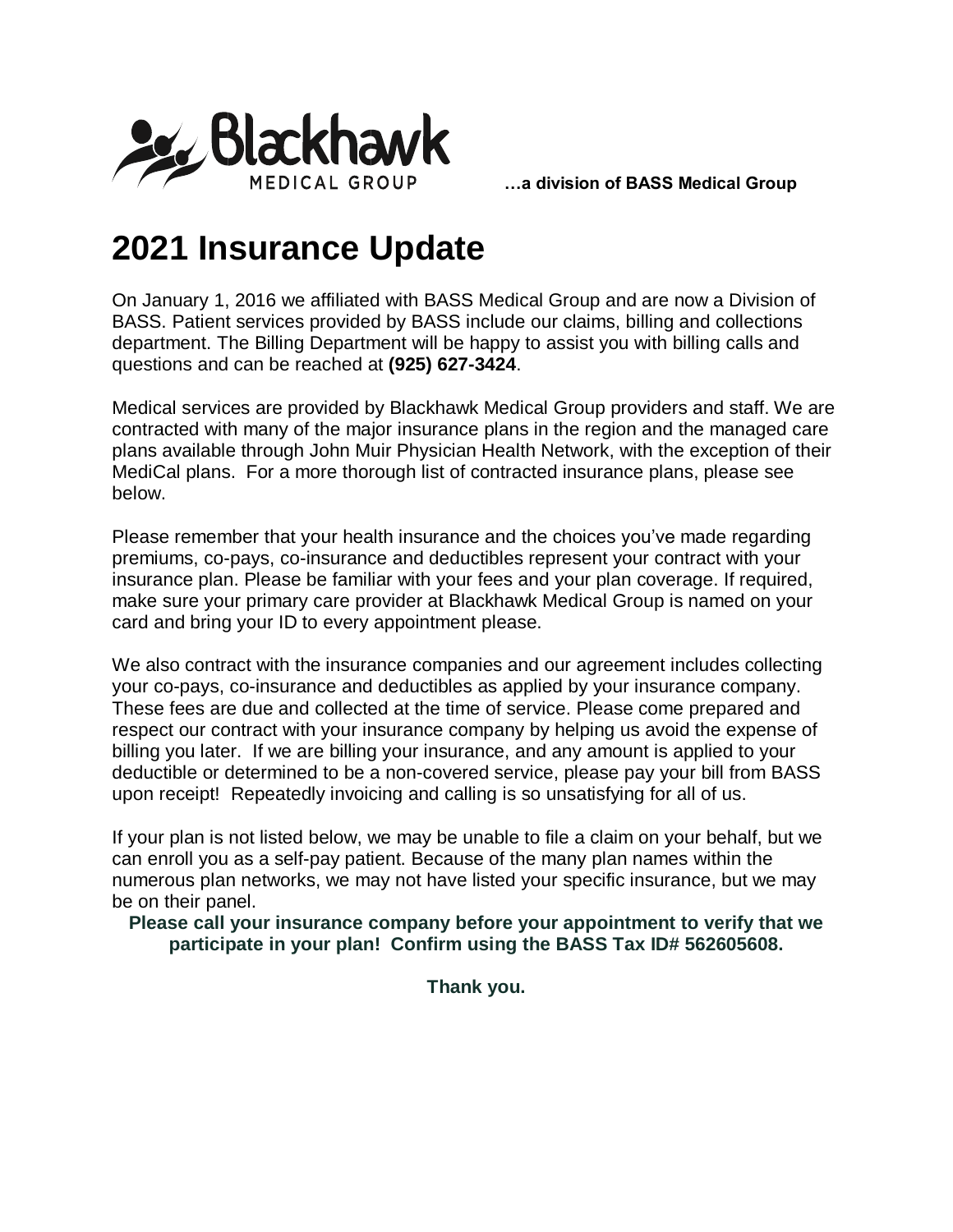

## **2021 Update Accepted Insurance Plans**

- Aetna PPO/EPO/POS
- Anthem Blue Cross PPO
- Beech Street PPO (Multiplan)
- Blue Shield PPO
- CalPers (Prudent Buyer only)
- Cigna PPO/Great West
- Coventry Health Care National Network PPO through Aetna
- Covered California
	- Blue Shield
	- Health Net
	- Health Net Pure Care EPO
	- United Healthcare-w500 plan only
	- **We do not participate in Anthem Blue Cross Covered CA/ACA health plans purchased on or off the exchange.**
- Delta Health PPO (Anthem)
- First Health PPO (Aetna)
- Health Net PPO/EPO/POS
- InterPlan/Healthsmart
- Medicare Part B
- John Muir Health Plans/Physician Network
	- Medicare Advantage Plans
		- AARP Medicare Complete Secure Horizons Focus (HMO)
		- Canopy UnitedHealthCare Medicare Advantage HMO
		- Humana Medicare Advantage HMO
		- Mulitplan PPO
		- NX Health PPO
		- PHCS Private Health Care System PPO through MultiPlan
		- Tricare West Healthcare Alliance
		- UnitedHealthCare PPO (excludes UHC Core)
	- Commercial HMOs
		- Aetna
		- Anthem Blue Cross
		- Blue Shield
		- Canopy Health the following plans are under the Canopy Health umbrella:
			- Canopy Health Net Blue & Gold (commercial)
			- Canopy Health Net SmartCare (commercial)